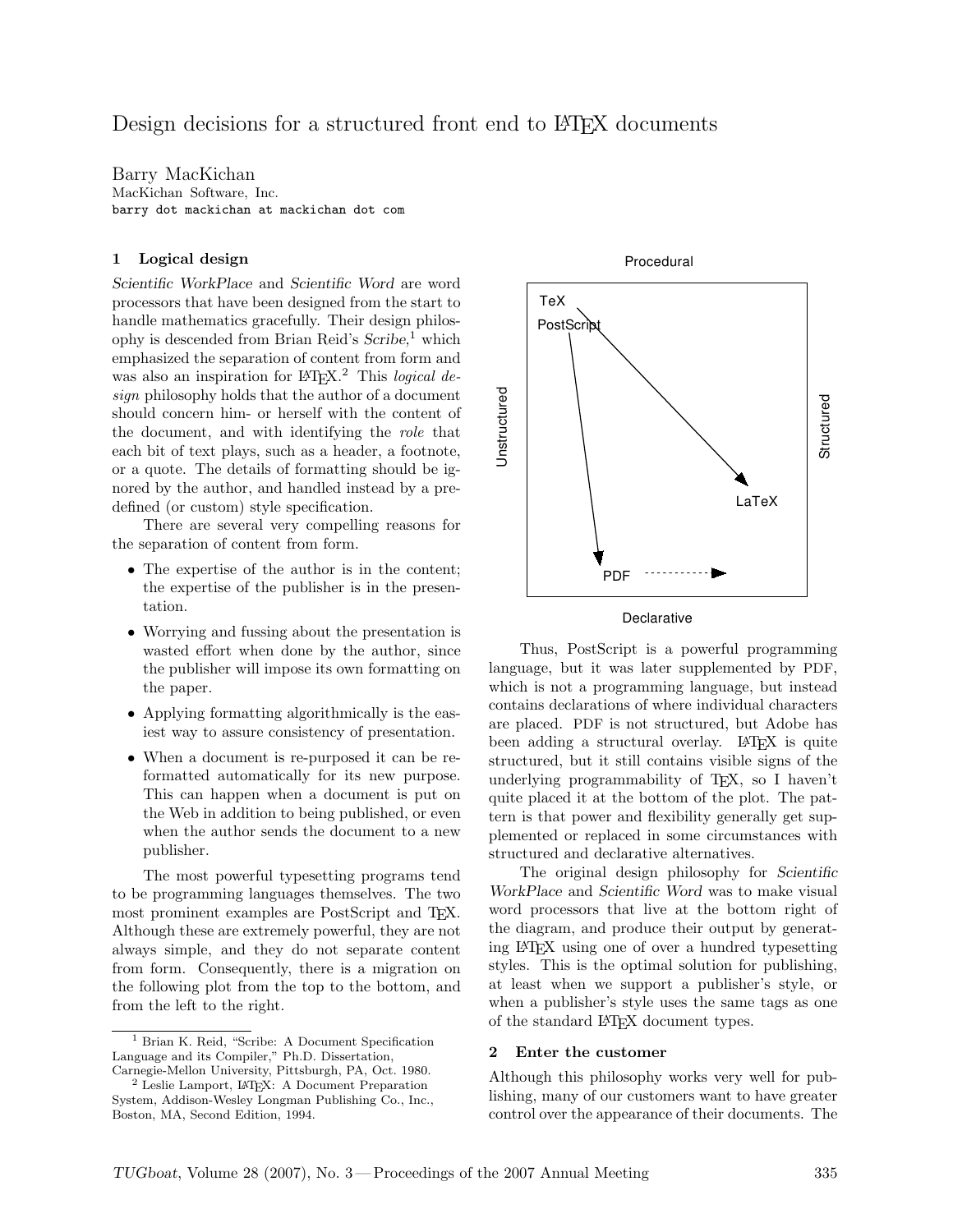truth is that not all mathematical documents are written for publication in a journal. The author might want to post a document on the Web or to send out preprints, or to prepare reports that will not be published, or to prepare handouts for students. The cold hard truth is that programs like Microsoft Word — despite its intellectual roots being also in Scribe — have over the years encouraged users to fiddle and futz with formatting. The experts may all agree that the result is ugly, but the customer is the one who pays our salaries.

In the past, Scientific Word users had a hard time if they wanted to change or add to a style. The advice of our tech support staff has been:

- You don't want to do that
- You shouldn't do that
- You can use package X to do that
- You can rewrite the style file

We no longer give the first two responses, and our users are not going to be able to use the fourth bit of advice. Due to the large number of useful packages, we now encourage users to start with a standard L<sup>A</sup>TEX document type and to use packages. This works, but it is not the most elegant way to solve the problem, since you shouldn't have to write options for the geometry package in order to change a margin.

We also allow the user to enter snippets of raw TEX or LATEX code in what we call a "TEX button" (which is how we enter "TEX" and "LATEX") but this runs counter to the design philosophy, and can't address problems when a user wants to change, for example, how list items are generated (since the code to be added would be in the middle of code we have generated).

# 3 A statement of the problem

This discussion now allows a statement of the problem we are solving.

- 1. We want an internal form for our documents that is both rich and extensible, and a rendering engine that is rich enough to render a LAT<sub>EX</sub> document and which is extensible.
- 2. We want to convert a L<sup>AT</sup>FX document to our internal form in a way that is extensible and preferably uses standard, well-documented tools, and in particular does not require access to our source code.
- 3. We want to convert our internal form to LAT<sub>F</sub>X in a way that is extensible and uses standard tools, and does not require access to our source code.

Part of the motivation for not needing access to our source code is that extending these operations will be easier for us if it is not necessary to change and re-build C++ code in order to support a new tag or to change the behavior of a standard tag. The other part of the motivation is that if the tools are standard and well-documented, then advanced users can make their own changes.

#### 3.1 Internal form of a document

Scientific Word has an internal form that is not L<sup>A</sup>TEX but looks superficially like L<sup>A</sup>TEX, and we have an adequate rendering engine for it. However, it is not extensible — that is, to extend it means rewriting C++ code and extending the rendering engine. To avoid this problem and get the extensibility we need, we choose an internal form that is rich enough and extensible (and it must also be declarative and structured). The obvious candidate (at least in this century) is XML. We are basing future versions of our software on the Mozilla Gecko rendering engine for HTML and XML. Tags can be introduced at will, and CSS (Cascading Style Sheets) are used to determine how these tags appear on the screen.

Some of the features of Gecko that are very useful to us are:

- The rendering engine is open-source under a license that allows us to extend it if necessary.
- The rendering engine is rich and powerful (the program user-interface is in fact a Gecko document).
- XML is a standard that is easily converted to and from L<sup>AT</sup>FX.
- A powerful scripting language is integrated into Gecko.
- A technology (XBL–XML Binding Language) allows attaching behavior to (new) XML tags.
- A system of broadcasters and observers simplifies coordinating the behaviors of objects.
- Support for infinite undo and redo is built into the document-modifying functions.

# 3.2 Conversion from LATFX

Scientific Word does not process TFX or LATFX files with T<sub>E</sub>X. It simply determines the structure of the file by recognizing tags such as \section and \subsection. In the past, it has caused problems when users defined their own macros: we did not recognize them and loaded the macro invocation as a T<sub>E</sub>X button. Beginning with version 5.5 (two years ago) we now run a version of the T<sub>E</sub>X macro processor, and we evaluate macros defined by the user, but we do not evaluate macros defined in L<sup>A</sup>TEX or any of the standard packages. The result should be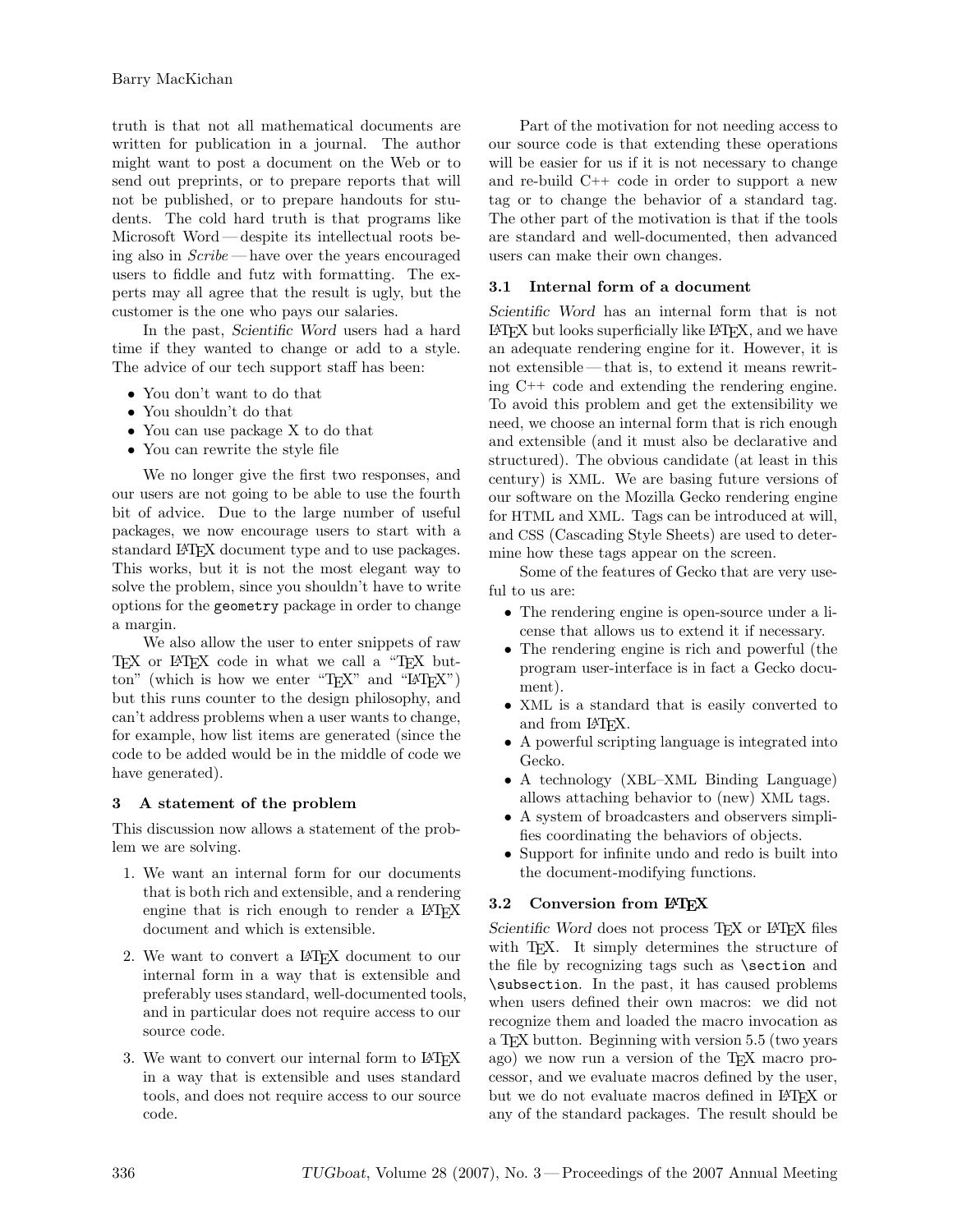a document that contains only the standard macros, and which can be read by Scientific Word.

We continue with this same approach in our new architecture, except that the definitions of the standard L<sup>A</sup>TEX macros converts them to XML. The resulting files are complicated, but most of the complication is in some utility macros that make the final macros quite easy to understand. Some sample code from one of these files is:

```
\def\out@begin@abstract{%
 \msitag{^^0a}%
 \msiopentag{abstract}{<abstract>}
}
\def\out@end@abstract{%
\msitag{^^0a}%
\msiclosetag{abstract}{</abstract>}
}
```
This is all that is required to convert the abstract environment to XML.

# 3.3 Conversion to LAT<sub>F</sub>X

The conversion to LAT<sub>EX</sub> is done using XSLT (XML) Stylesheet Language Transformations). As the name implies, XSLT was designed as part of a method of applying styles to XML objects, which sometimes requires making some transformations or re-ordering the XML elements. It has evolved into a powerful standalone transformation language for XML documents. It can be used to transform XML into XML, or XML into text, which includes TEX.

For instance, here is the XSLT rule that generates the abstract environment:

```
<xsl:template match="abstract">
  \begin{abstract}
    <xsl:apply-templates/>
  \end{abstract}
</xsl:template>
```
When XSLT finds the <abstract> tag, it first generates \begin{abstract}, then applies any rules needed for the content of the tag, and finally generates \end{abstract} when it reaches the end of the abstract node. The tag may have attributes, which might affect the T<sub>E</sub>X generated, and the rules can depend on the context of the tag.

The point here is that it is relatively easy to add support for new tags, or to change the TEX that gets produced by a tag. In older versions of our products, these operations took place in compiled code, but now they are controlled by text files that can be replaced or modified without rewriting or recompiling C++ code. It is now feasible to support different flavors of TEX for Math Reviews, or to support something like ConT<sub>EXt</sub>.

The next section addresses the question of how you can tailor the on-screen presentation of a tag.

#### 4 Some examples

#### 4.1 Displaying 'LAT<sub>EX</sub>' on screen

This is a brief discussion of how you can display a new tag, such as <latex/>, on the screen. This is done by using XBL. We'll skip lightly over the details.

In a CSS file there is a line that tells Gecko that special rules apply to this tag:

latex {

}

}

```
-moz-binding: url(
 "resource://app/res/xbl/latex.xml#latex");
```
In the file latex.xml, there is a section that says how to display the tag:

<xbl:content> <sw:invis><xbl:children/></sw:invis> <sw:latex2>L<sw:latexa>A</sw:latexa> <sw:latext>T</sw:latext> <sw:latexe>E</sw:latexe>X</sw:latex2> </xbl:content>

Each letter in LAT<sub>E</sub>X (almost) is in a separate tag, which allows us to change the style for each letter. Here is the style rule for the 'A' (the tag latexa):

```
latexa {
  font-size: smaller;
  position: relative;
  bottom: .15em;
  left: -0.20em;
```
This rule shrinks the 'A' and moves it up and left. A style rule for the latex2 rule changes the letter spacing to squeeze them together a bit. The final result on the screen is:

# Standard LATEX Article

Actually, what appears in the internal format is <latex>LaTeX</latex>. The content of the tag ('LaTeX') is thrown away, except when the XML document is viewed by some other browser, such as Internet Explorer, or even Firefox. Internet Explorer, when it sees the -moz-binding statement in the CSS file will ignore it completely. Firefox will understand it, but will be unable to find the latex.xml file, which is internal to our program. As a result, they will ignore the latex tag and will simply display the contents. Thus, the above displayed on Firefox will appear as:

# Standard LaTeX Article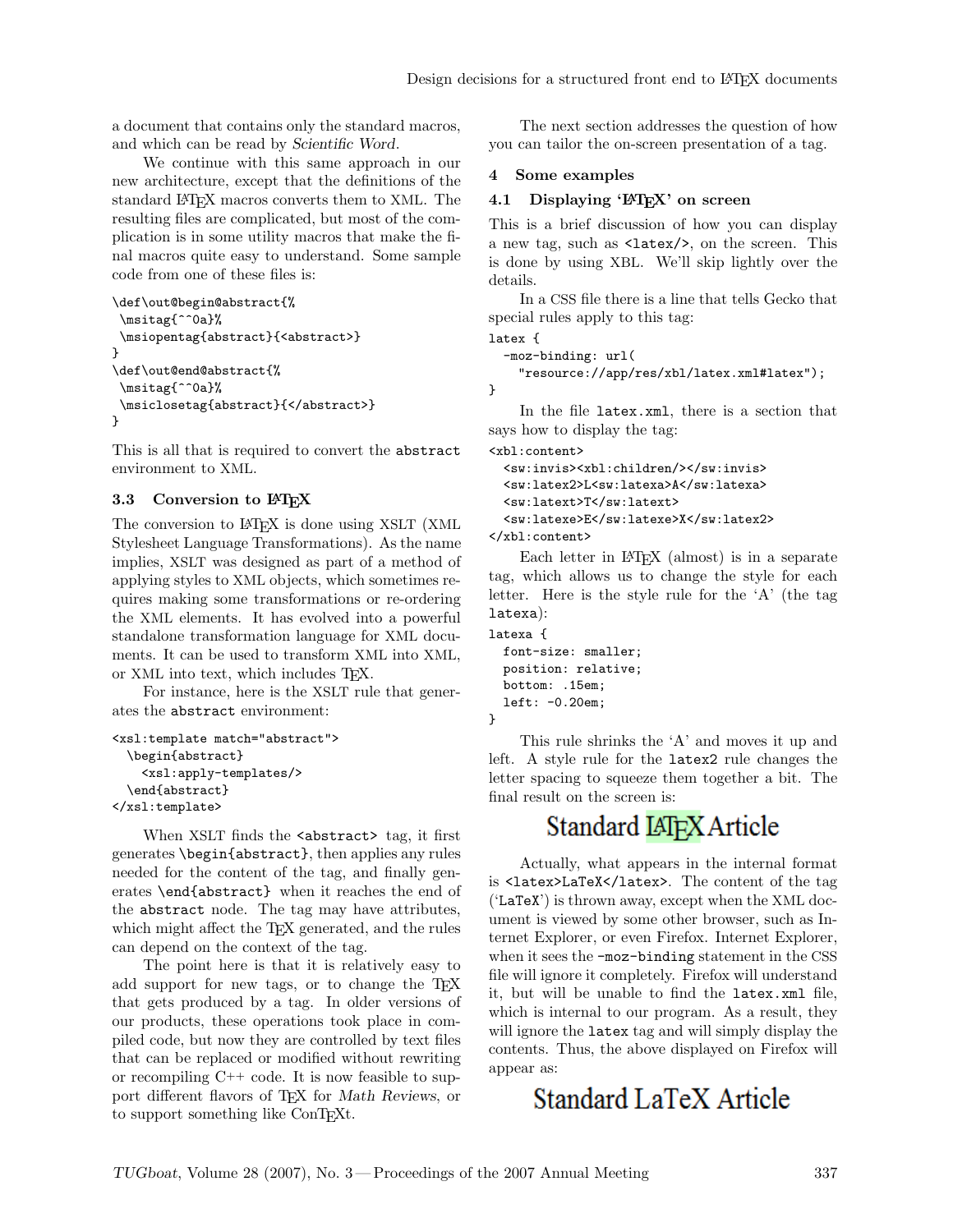Of course, the L<sup>A</sup>TEX generated by this tag, no matter what its content, will be \LaTeX.

## 4.2 Spaces

LATEX provides a wide choice of spaces, both horizontal and vertical. It is possible to make them visible by selecting a menu item "Show Invisibles". This is accomplished in the same way as the above example, with special CSS rules to apply in the case when "Show Invisibles" is on.

## 5 User interface enhancements

The next two items are not particularly related to the new architecture for Scientific Word; rather, they can be looked on as one solution to the problem of converting a rich keyword-value interface to a friendlier (to the novice) dialog-based interface. The result is marginally less powerful, but still allows the advanced user to get access to almost all the features of the keyword-value interface.

The dialog shown in figure 1 is for selecting OpenType fonts. Before the user gets to this point, he will be warned that if he proceeds, his document will have to be compiled with  $X \nsubseteq Y$  and therefore will not be completely portable.

This allows the user to pick the three main fonts: the main (roman) font, the sans serif font, and the monospaced font. He can also choose other fonts and give them names. We have a rtlpara tag for right-to-left text, and this uses the rtl font, for which the user has chosen Narkisim.

There are many font attributes, and many are not widely supported in available fonts, so we have chosen only two for access by checkboxes: old-style numerals and swash italics. Other attributes are accessible, but only by falling back on the keywordvalue interface and clicking on the "Go native" link; see figure 2.

The first line in the "Go native" box was provided automatically since the user had clicked on "Old style nums" and "Swash". The user added the next line to use the MinionPro-Bold font as his bold Roman font rather than the default Semibold. This interface allows almost complete access to the power of the fontspec package but gives more casual users the ability to choose basic fonts easily.

Another dialog interface to package options is the page layout dialog, as shown in figure 3. Here the user is adjusting the left margin by pressing or holding the up or down arrow key in the left margin width field.



Figure 1: Dialog for selecting OpenType fonts.

# 6 Conclusion

Scientific WorkPlace and Scientific Word are designed to make it easy for authors to write a beautiful L<sup>A</sup>TEX document with skills they already have. To keep its simplicity from becoming a limitation, we have to provide ways for more advanced users to override the default decisions that Scientific Word makes. This paper has covered a few of the new technologies we are using to make a more modular system, with the interconnections provided by stable and well-documented standards in a way that we, or a knowledgeable user, can easily customize. We expect this new platform to allow us to be more nimble than before in responding to the changing needs of our customers, and to serve as a solid base for the next ten years of development.